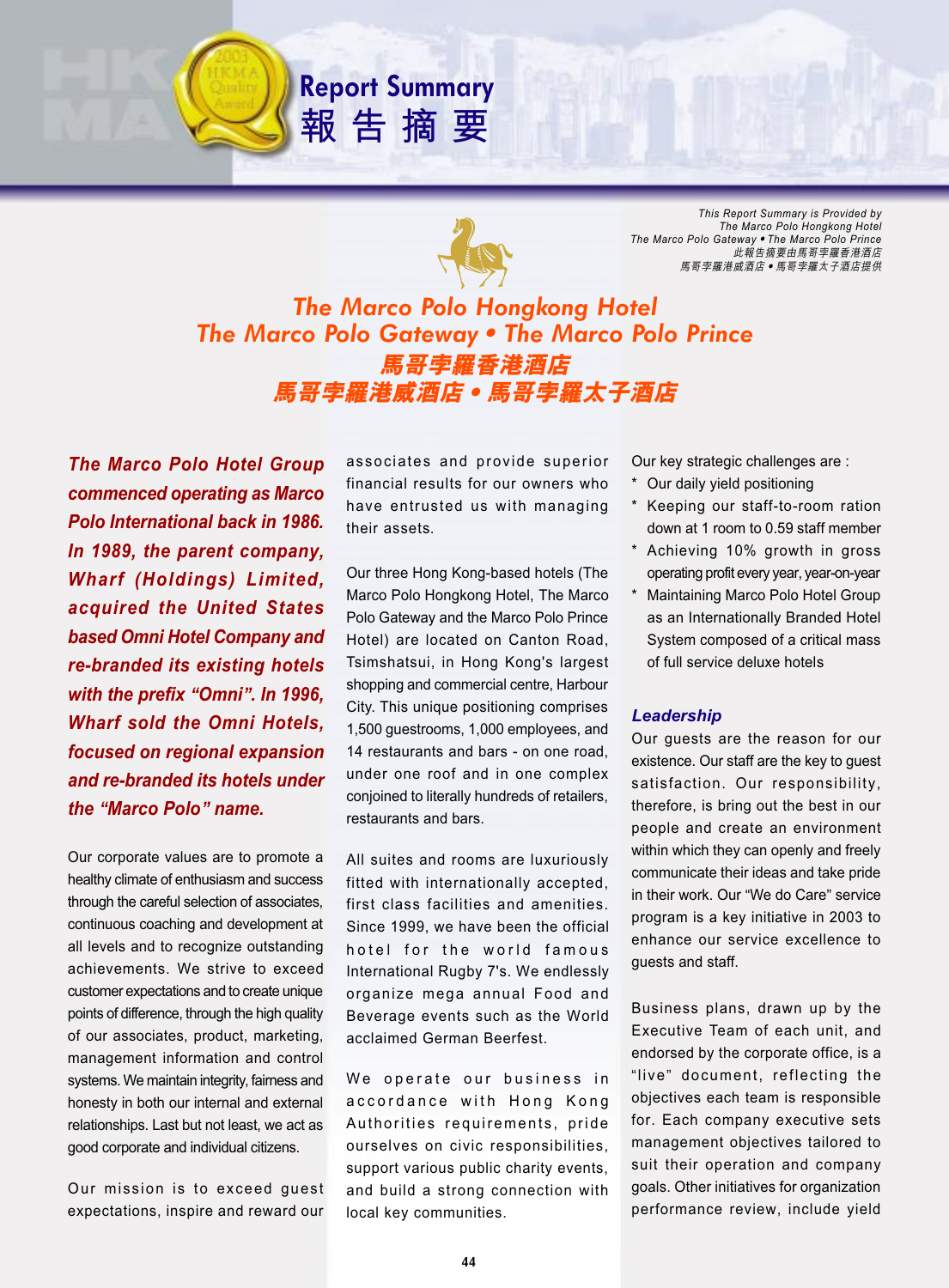performance, guest satisfaction survey, service excellence program, and heartof-the-house program.

#### *Strategic Planning*

Strategic planning is a continuous process involving all levels of management. Marketing/business plans are our long term key strategic planning. Monthly roadmap, profit and loss statements, REV / PAR Analysis, and F&B outlet performance, and meetings are being used to evaluate our achievements versus goals on a continual basis to ensure objectives are being met. Other heart-of-the-house system of communicating staff needs and operational requirements, further enhance our competitive position by streamlining expenses, setting clear goals for the three hotels, and keeping a constant focus on competitors movements and achievements.

Addressing challenges whilst balancing needs of key stakeholders: i) the service excellence achievement is measured by bi-annual guest satisfaction survey and daily F&B / Rooms surveys; and ii) the employees performance is guided and measured by Management By Objectives and annual performance appraisals.

To achieve key strategic objectives, meetings with respective team members are held to develop action plans. Clear deadlines are set and the person/team responsible identified; key short and long term action plans are in place to support the service excellence program, for further improving services and directing our associates to focus on customer needs.

**Report Summary**

報告摘要

#### *Customer & Market Focus*

Our prime measurement sources for customer satisfaction are i) the Guest Satisfaction Surveys, ii) the number of repeat customers, and iii) 'thank you' notes from guests. We evaluate future opportunities through personal sales calls to respective customer groups.

Externally, we all actively involved in events organize by the "Hong Kong Tourist Board" and the "Hong Kong Hotels Association" and through "The Canton Road Association". These events provide in-depth knowledge of market trends, and create new opportunities through direct communication with decision-makers from established and emerging markets. They include sales missions, travel trade shows, market research, workshops, hosting

familiarization groups from around the world and local promotions for increasing tourist arrivals.

The building of personal relationships with prime corporate and tour & travel accounts, and repeat hotel guests, is one of our highest priorities. We frequently invite customers for lunch, dinner or cocktails, and to social gatherings to establish close relationships. A consistent and personal approach is necessary. Top priority is given to addressing any guest complaint or negative experience. All front line associates are empowered to respond to guest requests immediately, in support of our service excellence strategy.

## *Information and Analysis*

We are committed to employ the latest technology to remain competitive. Our financial data can be broadly categorized into rooms revenue, food and beverage revenue, and employment related. The integrity, accuracy and security of financial data are ensured by having reputable suppliers with proven track records of supply and support to our computer systems.

To ensure smooth operations, the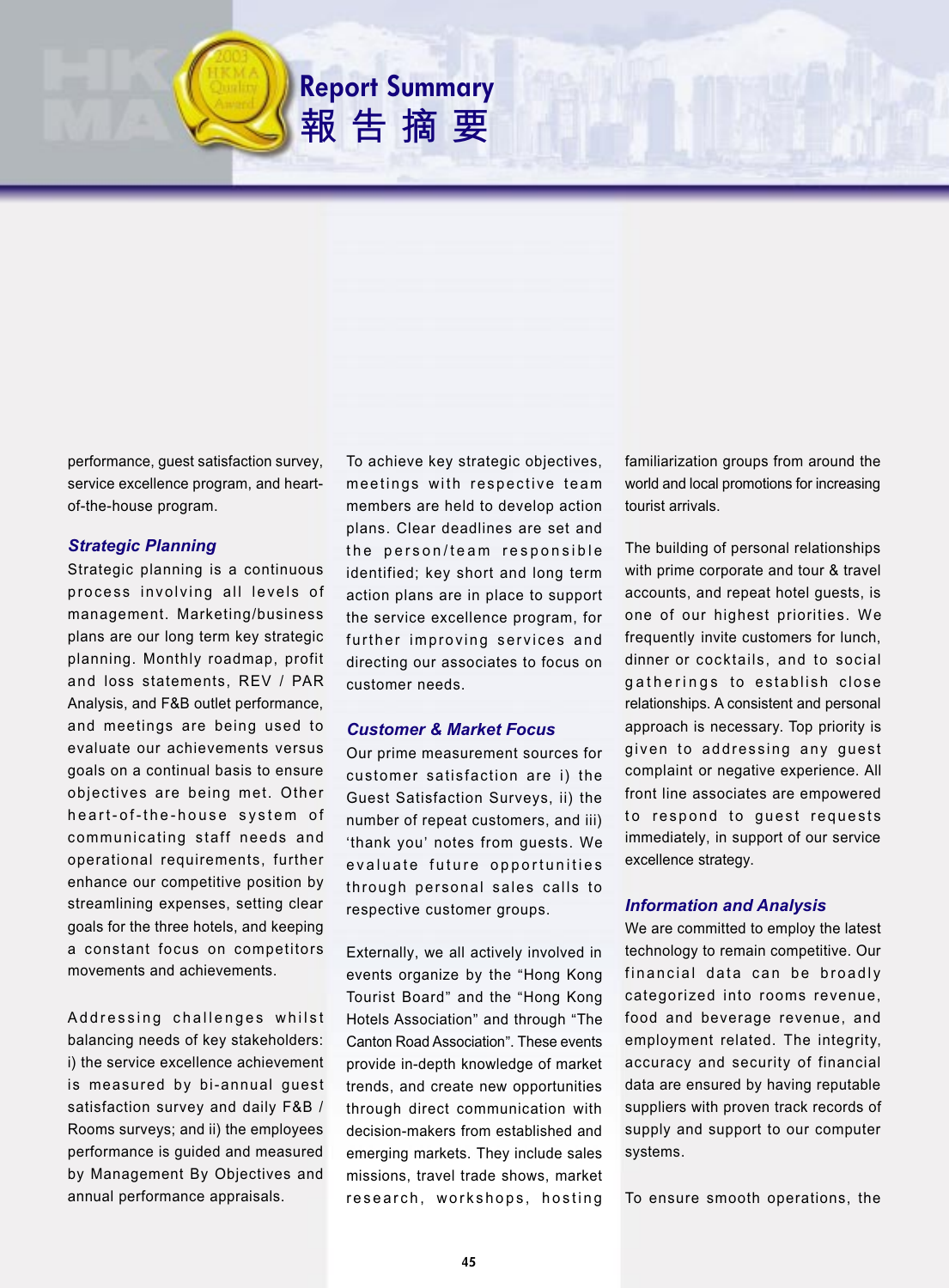Group Systems Manager carries an annual system audit on applications and procedures. Furthermore, figures are reported and entered in the system only after they are properly audited. All figures are monitored by qualified associates.

#### *Human Resource Focus*

A major company focus and responsibility is to bring out the best in our associates, creating an environment where everyone can communicate ideas openly and freely and take pride in their work.

In terms of associates training and development, job certification program (JCP) and succession planning are the 2 key initiatives. JCP, a quality assurance system demonstrating job procedures and standards, is provided to all associates within the first 8 months of employment. Upon successful completion of the program, associates are awarded a certificate and a lapel pin.

In 2002, we launched our "Service Excellence Program ", a major customer-oriented initiative designed to ensure quality service and strengthen our corporate culture. A Group-wide effort was called upon to communicate

the five key messages of the Service Excellence messages demonstrating the Marco Polo style of service excellence.

These 5 key messages are:

**Report Summary**

報告摘要

- 1.Happy Associates = Happy Guests
- 2.We deliver a warm welcome to guests and make them feel at home
- 3.We maintain a positive, friendly and helpful attitude
- 4.We anticipate guest needs and deliver fast, passionate and efficient service
- 5.We treat our guests the way we expect to be treated

Initiatives for associate well-being include:- green rooms where associates can relax in a homely environment, free duty meals, private lockers, full sets of uniforms and many others.

## *Process Management*

Clear guidelines and measurement mechanisms for closely monitoring service standards and driving business growth and success are in place. Some of our key mechanisms include Guest Satisfaction Surveys, In-room questionnaires, Food & Beverage comment cards, Management By Objectives, Yearly Operation Audits, Job Certification Program, Global & Departmental Guest Expectations, Departmental Skills Training, and Service Excellence Program.

Generally, all problems are addressed immediately or within 24 hours. Mutli-skilling and streamlining job procedures facilitates associates to devote greater attention to guests. If a problem cannot be tackled immediately, it is discussed at the daily operation meeting. The issue is allocated to the appropriate department for action. A deadline is set and progress tracked to ensure completion. If the improvement is below par, it is reviewed and reengineered adopting a different approach.

## *Business Results*

Our overall business performance is evaluated against a combination of the following elements: customer results, product and service results, human resources results, and organizational effectiveness results.

Bi-annually, we conduct external Guest Satisfaction Surveys for each of our three hotels in Hong Kong. Each of our hotels achieve very high ratings. Three of our restaurants are ranked within Hong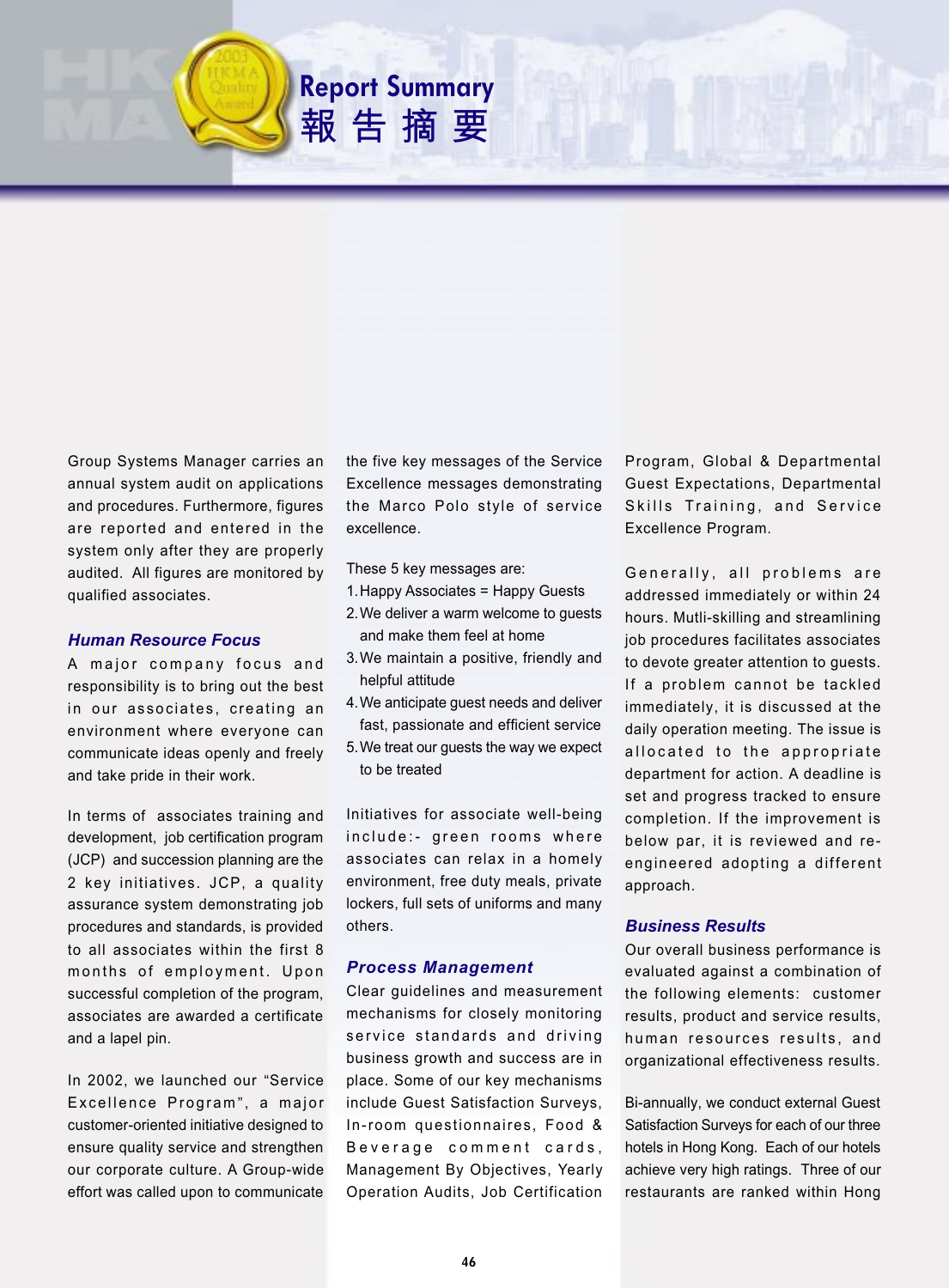

Kong's Best Restaurant Guide 2003. Production through an automated airline reservation booking channel achieved satisfying increases in 2002. All three hotels achieved satisfactory yield positions within their competitor set.

From a human resources perspective, the average turnover rate in 2002 was below market average. We also maintain a good proportion of associates with 5 years service and above, as well as keeping an effective staff headcount-to-room ratio (one of the lowest in the industry) whilst maintaining a consistently high level of service excellence to quests. These factors reflect a high level of satisfaction when people experience Marco Polo Hotels

馬哥孛羅酒店集團於1986年原稱 馬哥孛羅國際,至1989年,其母 公司九龍倉集團成功收購美國奧麗 酒店, 並將旗下酒店統稱奧麗。 1996年,九龍倉出售奧麗酒店, **事注拓展亞洲區內業務, 明確建** 立馬哥孛羅酒店商標。

馬哥孛羅酒店集團的信念是提供一 個自由開放的環境,讓經過嚴格挑 選的員工發揮他們的潛質,並且為 他們提供持續培訓及晉升機會。集 團的使命是超越顧客的期望,對員 工作出嘉許及獎賞,並以豐厚利潤 作回報,答謝股東的信任。集團特 別重視與商務夥伴的合作關係。與 此同時不斷提醒自己作為機構及個 體的公民責任。

三間香港區馬哥孛羅酒店佔盡地利。 馬哥孛羅香港酒店,馬哥孛羅港威酒 店, 馬哥孛羅太子酒店均位於尖沙 咀廣東道,毗鄰全港最大購物及商業 中心海港城。三間酒店軟硬件俱備, 共有1,000 名員工, 1,500個房間, 14 家餐廳和酒吧。1999年起馬哥孛羅 香港酒店連續五年獲選為香港欖球七 人賽指定酒店。

馬哥孛羅酒店集團以香港政府規例為依 歸,以行使公民責任而自豪,並積極支 持公益活動, 與本地各主要社區緊密合 作。

酒店未來有四大營運策略: 一)維持每日入住率領先優勢 二) 降低房間和員工比例至1:0.59 三)每年營運增長達致一成或更多 四)加強馬哥孛羅酒店集團的國際優勢

# 領導才能

馬哥孛羅酒店深信客人至上,而員工 就是讓賓客稱心滿意不可或缺的橋 樑。2003年,酒店特別推出〔關心稱 心〕優質服務計劃,積極提升服務質 素。酒店的領導方針與時並進, 領導 班子擬定全年目標,向總公司集思廣 益,再靈活地實行。各部門主管更度 身訂造管理標準, 務求切合酒店的營 運目標。

#### 策略性規劃

馬哥孛羅酒店深知制定長期市場及商 業策略的重要性。酒店管理層會定期 舉行會議,評估表現是否緊貼定下的 目標。後勤支援計劃更讓酒店了解員 工的需要及營運要求,達致有效控制 成本。

酒店面向市場, 亦不忘建立健全的夥伴 關係。例如推行兩年一次的賓客問卷調 查。至於員工的表現則以年初定下的管 理基準,作年度評核。

要 達 成 主 要 策 略 目 標 , 不 但 要 定 立 一致的工作進度及完成時限,還要 找出合適的負責人。以優質服務計 劃為例,管理層及員工通力合作,